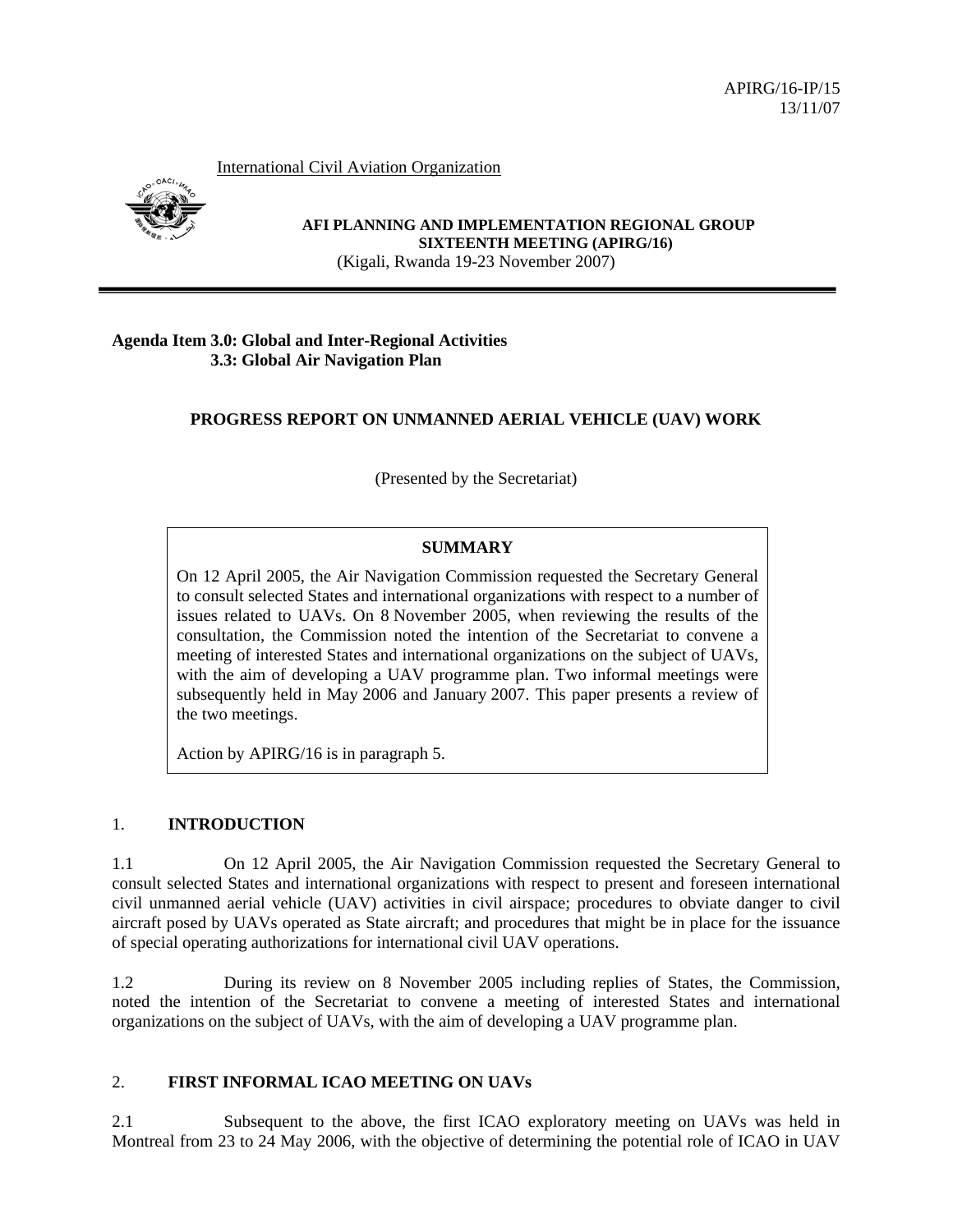13/11/07

regulatory development work. The meeting agreed that although there would eventually be a wide range of technical and performance specifications and standards, only a portion of those would be necessary for inclusion as ICAO Standards and Recommended Practices (SARPs) and that ICAO was not the most suitable body to lead the effort to develop specifications. However, it was agreed that there was a need for harmonization of terms, strategies and principles with respect to the regulatory framework and that ICAO should act as a focal point.

2.2 The meeting requested the Secretariat to bring the following points to the attention of the Commission:

- a) UAV work should be given a high priority in ICAO;
- b) there is a need for an ICAO focal point;
- c) the Commission should endorse the principle tenets of ICAO's role in UAV work; and
- d) the Secretariat may need assistance from outside resources if the work increases substantially.

### 3. **SECOND INFORMAL ICAO MEETING ON UAVs**

3.1 Taking advantage of a meeting of European Organisation for Civil Aviation Equipment (EUROCAE) Working Group 73 (WG-73), where a majority of the participants of the first ICAO informal meeting were in attendance, a second informal ICAO meeting on UAVs was held on 11 and 12 January 2007 in Palm Coast, Florida.

3.2 The second informal ICAO meeting concluded that work on technical specifications for UAV operations was well underway within both RTCA (Radio Technical Commission on Areonautics)and EUROCAE and was being adequately coordinated through a joint committee of the two working groups. The main issue for ICAO was therefore, related to the need to ensure safety and uniformity in international civil aviation operations. In this context, it was agreed that there was no specific need for new ICAO SARPs at this early stage. However, there was a need to harmonize notions, concepts and terms. The meeting agreed that ICAO should coordinate the development of a strategic guidance document that would guide the regulatory evolution that, even though non-binding, would be used as the basis for development of regulations by the various organizations and States. As regulatory material developed by States and organizations gained maturity such material could be proposed for inclusion in the ICAO guidance document. The document would then serve as the basis for achieving consensus in view of later development of SARPs.

3.3 The meeting felt strongly that the eventual development of SARPs should be undertaken in a well-coordinated manner. Because this was a newly emerging technology it was felt that there was a unique opportunity to ensure harmonization and uniformity at an early stage and that all ICAO work efforts should be based on a strategic approach and should support the emerging work of other regulatory bodies. The meeting had also suggested that from this point onwards, the subject should be referred to as unmanned aircraft systems (UAS), in line with RTCA and EUROCAE agreements.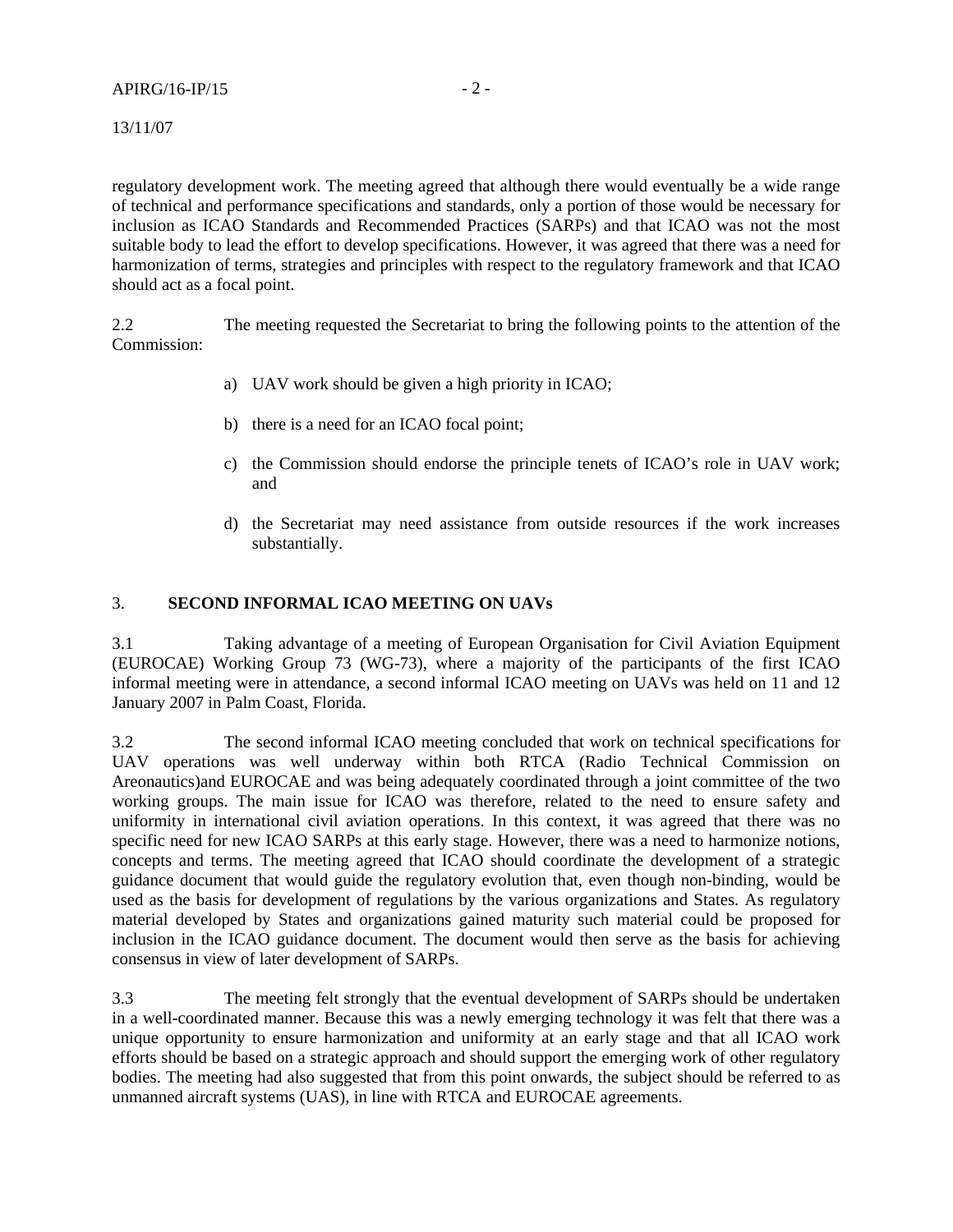3.4 Finally, it was concluded that ICAO should serve as a focal point with the aim of ensuring global interoperability and harmonization; to develop a regulatory concept; to coordinate the development of UAS SARPS; to contribute to the development of technical specifications by other bodies; and to identify communication requirements for UAS activity.

### 4. **ESTABLISHMENT OF A STUDY GROUP**

4.1 It is felt that eventually there will be a need to amend or develop new SARPs to accommodate UAS activity in non-segregated, controlled airspace. However, there is no urgency or clear basis for amending SARPs at this point in time. It was therefore suggested that no work be assigned to any ICAO panel until a need is clearly identified. However, it was decided to establish an ICAO study group to assist the Secretariat in developing a framework for regulatory development, guiding the SARPs development process within ICAO, and to support a safe, secure and efficient integration of UAS into non-segregated airspace. The draft terms of reference and work programme of this Study Group Unmanned Aircraft Systems Study Group (UASSG) are at the Appendix to this paper.

## 5. **ACTION BY APIRG/16**

5.1 The Meeting is invited to:

- a) note the results of the two ICAO exploratory meetings on UAVs; and
- b) take into account the outcome of the two informal meetings in the work programme of APIRG.

— — — — — — — —